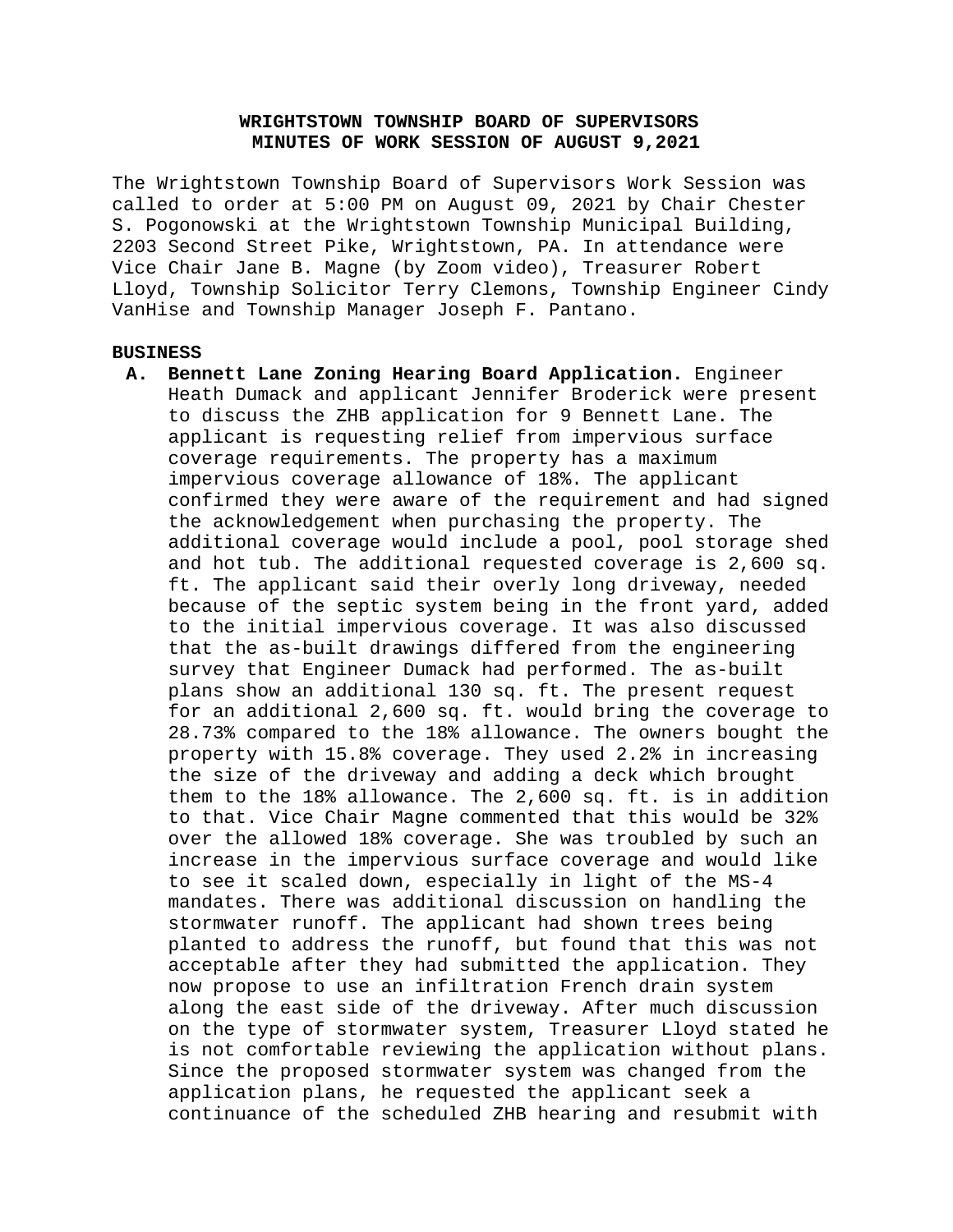the proper plan. Additionally, it was suggested they downsize the project for the BOS to even consider supporting the application. The applicant agreed to the continuance and will provide proper documentation for the continuance request.

**B. Agenda of August 16, 2021**. The agenda was reviewed and discussed.

## **SOLICITOR'S REPORT**

There was none.

## **ANDERSON PRESERVE STREET LIGHTING**

Engineer VanHise reported she talked with the electrical contractor concerning the Anderson Preserve street light. The light is too bright for the neighbors and the road traffic. She requested the contractor change the existing metal halide bulb to a high-pressure sodium bulb. This should tone down the stark brightness. If this approach does not work, they will replace the bulb with a lower wattage bulb**.**

### **SUPERVISORS' COMMENTS**

Chair Pogonowski reported that he received a call from a resident asking if the Township is interested in selling the Pheasant Lane paper road connecting Wrenwood to Second Street Pike. The Board was in general agreement that they were not interested in selling the property. Chair Pogonowski also noted that the same resident said it appears there is hunting and deer bating being done either near or on the Township property. Chair Pogonowski asked the Manager to investigate.

### **MANAGER'S REPORT**

**The Village Library of Wrightstown Roof Replacement.** The Township received three quotes for the library roof and gutter replacement:

- **1)** Beres Contracting Inc. \$19,845.<br>**2)** J. Gorski Construction \$14,940.
- **2)** J. Gorski Construction

**3)** C&C Roofing and Siding \$28,050.

Details of the quotes were discussed. In order to make sure contractors are quoting on the same details, Manager Pantano was asked to confirm warranty information and materials to be used. Chair Pogonowski made a motion to accept J. Gorski Construction quote contingent on clarifying, in writing, the material and warranty information, with a final review by the Solicitor. The motion was seconded by Treasurer Lloyd and approved unanimously.